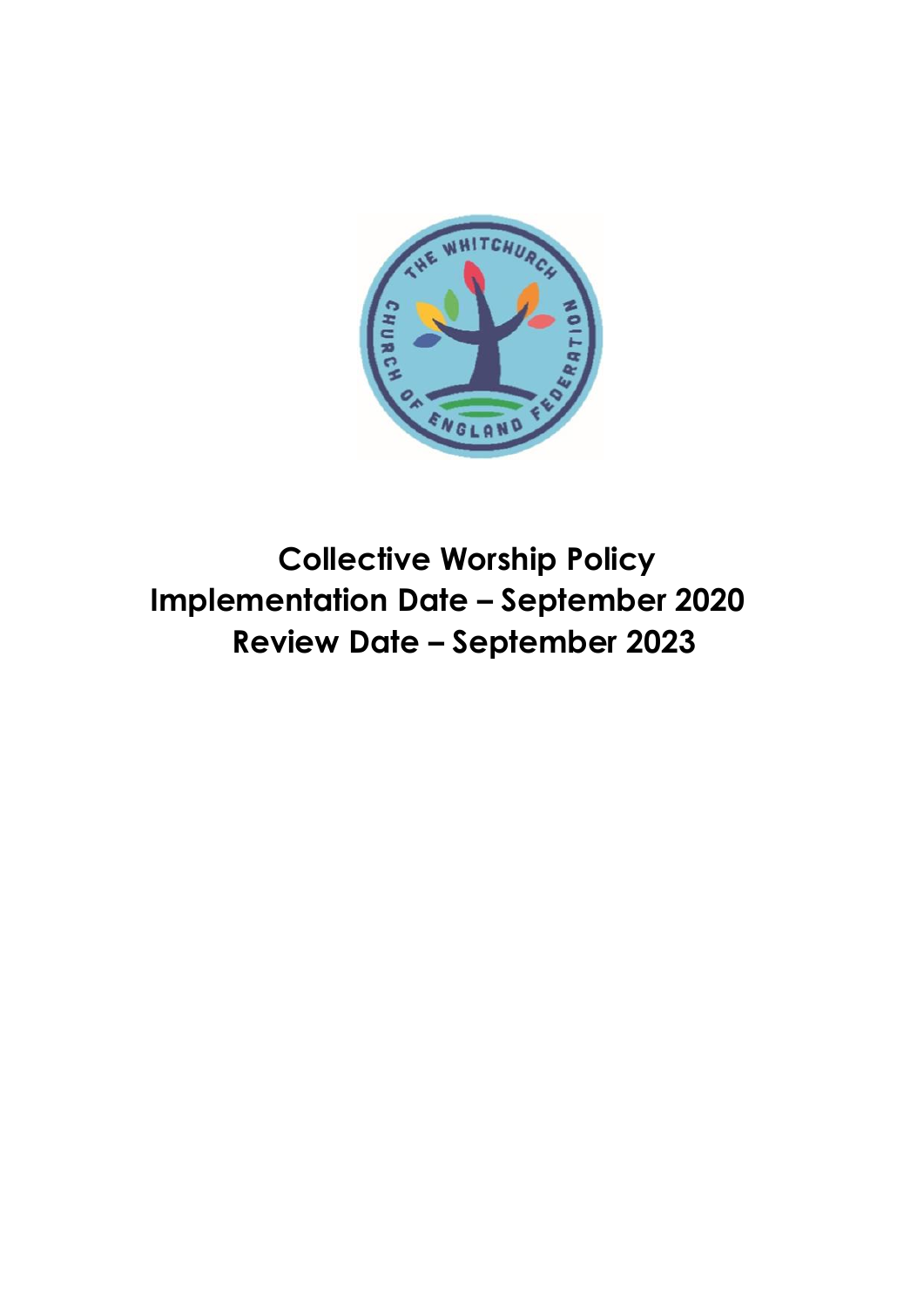### **Collective Worship Policy Document**

Collective Worship is central to the life of The Whitchurch C.E. Federation. It offers an opportunity for the whole federation community to explore together the distinctive Christian beliefs and narrative that underpins our Christian character and our federation aims as a whole. It allows those present to experience and participate in living expressions of Christian worship that are inclusive, educational, God centred and affirm Christian beliefs and that underpin the key British Values in both academies.

Our Collective Worship also fosters an environment where children can experience feelings of 'Awe and Wonder' and explore their own spirituality.

### **Legal Requirements:**

Our daily Act of Collective Worship is in accordance with the Trust Deed of each of the academies. This requires worship to be consistent with the principles and practices of the Church of England.

We ensure that worship is:

- Appropriate to the age, aptitude and family background of pupils.
- Provided in a variety of settings, groupings and timings, with a variety of leaders.

### **Aims of the Federation:**

At The Whitchurch C.E. Federation, our view is that education is for life, "Learning as we Grow. Growing as we learn. Rooted in Jesus." Worship is at the very heart of nurturing this growth and supporting our vision for the federation.

### **Federation Mission Statement:**

To create a welcoming and inclusive environment in which all children will flourish. Every child is encouraged to care for, respect and appreciate the ultimate worth of others, developing positive relationships as they take their first steps towards becoming responsible, thoughtful and confident adults of the future, making successful contributions to their local and the global community.

### **Academy Values:**

As a federated Church of England Academies, we believe it is important to develop Christian values by which to live well together and which help to develop a moral and spiritual awareness.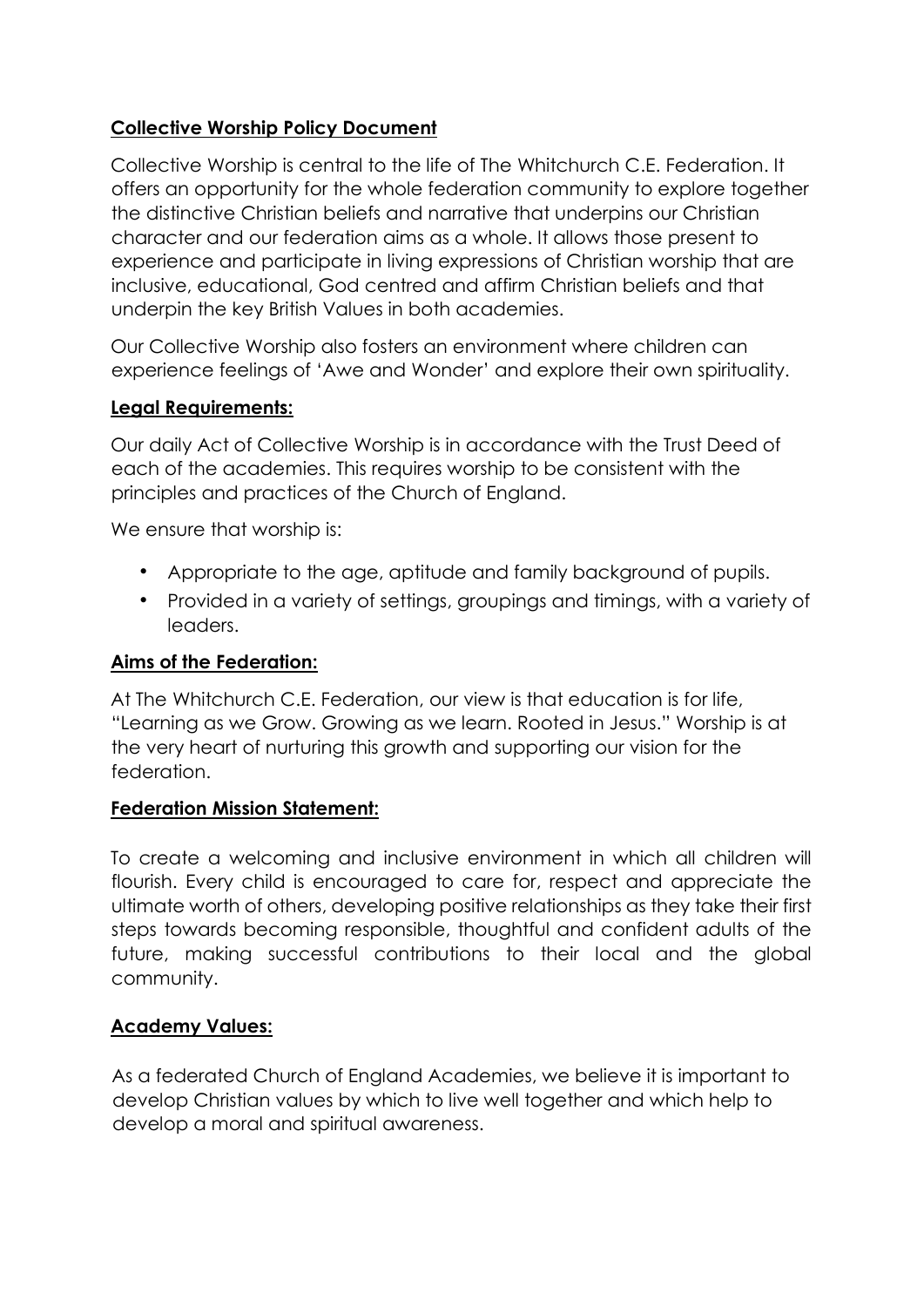Our core Christian value is Love. Across our Federation everyone is encouraged to love and respect themselves, others, God and his world. The Bible tells us that, "*God is love. Whoever lives in love lives in God, and God in them." (1 John 4:16).*

The value of 'Love' underpins everything we do in our Federation. We believe that through a focus on Love, by working together as part of a strong and supportive family, we can all achieve more – *"Love your neighbour as yourself."* Matthew 22:38

Each Academy has identified several other Christian values to explore in more detail, through acts of worship and our curriculum.

The gifts of 'Respect, Kindness, Honesty, Trust and Peace' are the values we hope and aspire that our children will foster during their time at our Infant Academy.

As our children continue their learning journey through our Junior Academy, we focus on the additional values of 'Courage, Responsibility, Creativity, Perseverance and Compassion'.

### **Federation Aims:**

Our aims have been carefully aligned to respect those of the St Bart's Multi-Academy Trust which are represented through the acronym PEACE.

### **P – Passion.**

We are privileged to work in education and have the opportunity to change children's lives. We want to offer our children;

- a safe and secure environment where all children are encouraged to be positive about their learning, aspire to realise their full ability and take pride in their achievements; and to
- nurture, in all children, a respect for the spiritual, moral and cultural values of races, religions and ways of life different to their own, celebrating difference and diversity.

### **E – Encouraging.**

As educators, we all have a duty to be encouraging and supportive of each other, our children and our community. We will;

 encourage children to care for themselves, being healthy in mind, body and spirit, as well as being respectful of the needs of others and the community and environment in which they live.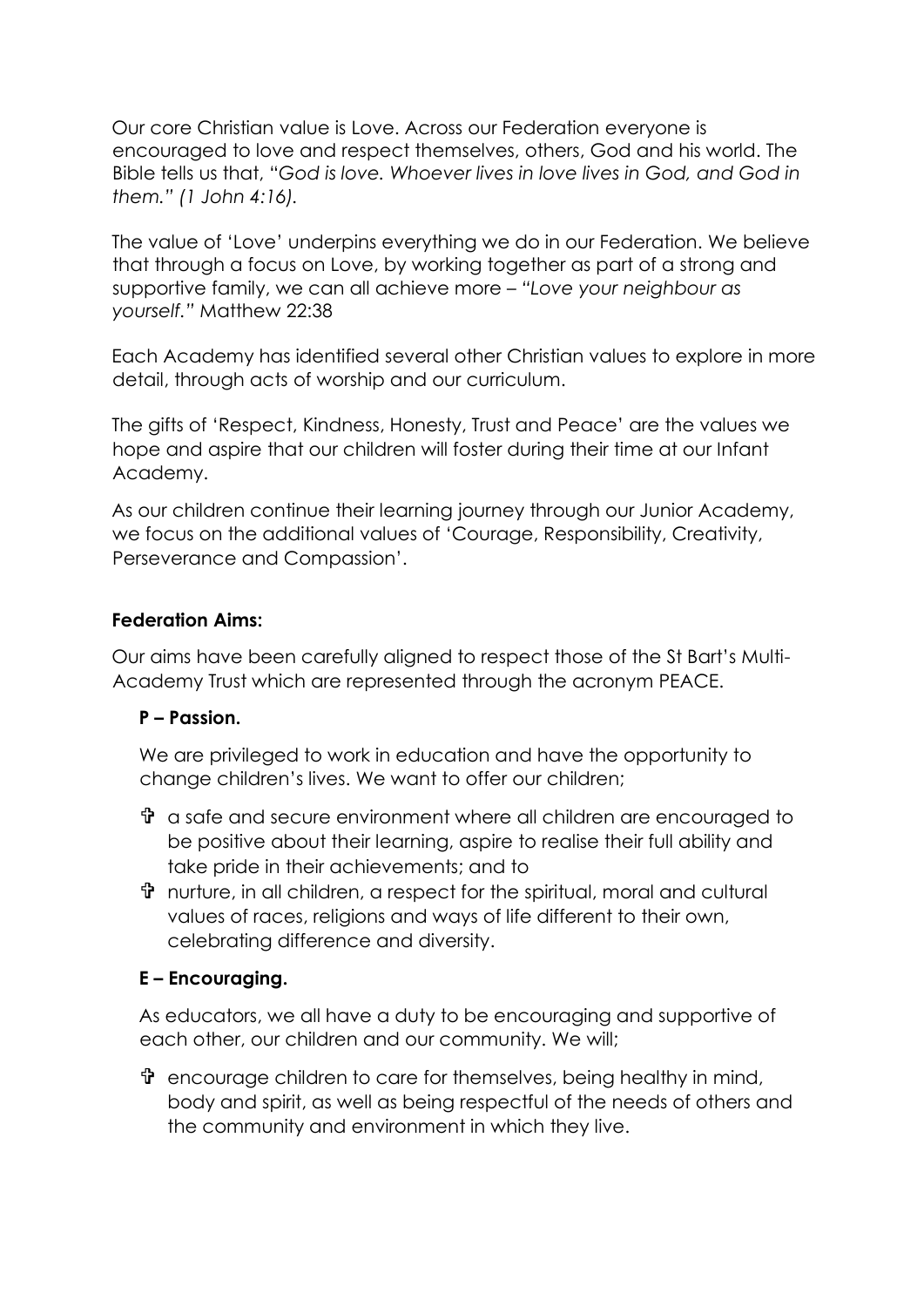value and promote the active involvement of parents, carers and the community in supporting the education and well-being of our children.

## **A – Ambition.**

We aim for excellence by;

- **th** promoting and providing inclusive "can do" practice which emphasises hope, security, stability and success for all our children.
- continuously striving to improve as a learning community respecting the ideas and contributions of all.

# **C – Commitment.**

We are committed to our Christian Foundations and seek to;

- enable children to participate in daily acts of Collective Worship which are central to our Church School community, contributing towards the spiritual development of both children and adults.
- provide high quality religious education that supports children to develop religious literacy.

# **E – Enjoyment.**

We want or children to enjoy their learning and will achieve this by;

- Helping children develop lively, enquiring minds by providing a stimulating, creative and challenging curriculum in which learning is enjoyable and fun.
- Motivating and engaging children through inspirational teaching which provides the children with the skills, knowledge, confidence and selfesteem that will enable them to foster a fascination with the world around us.

Together we celebrate our Christian Values, vision and ethos and reflect upon their contribution to the spiritual, moral, social and cultural development of participants. Worship is inclusive, rooted in the Christian faith but accessible to all members of the federation community and supports the core British Values to which we adhere.

## **Aims and Objectives:**

Collective worship at The Whitchurch C.E. Federation aims to:

 $\mathbf{\hat{P}}$  Understand the value of personal prayer and reflection as part of the individual spiritual journey.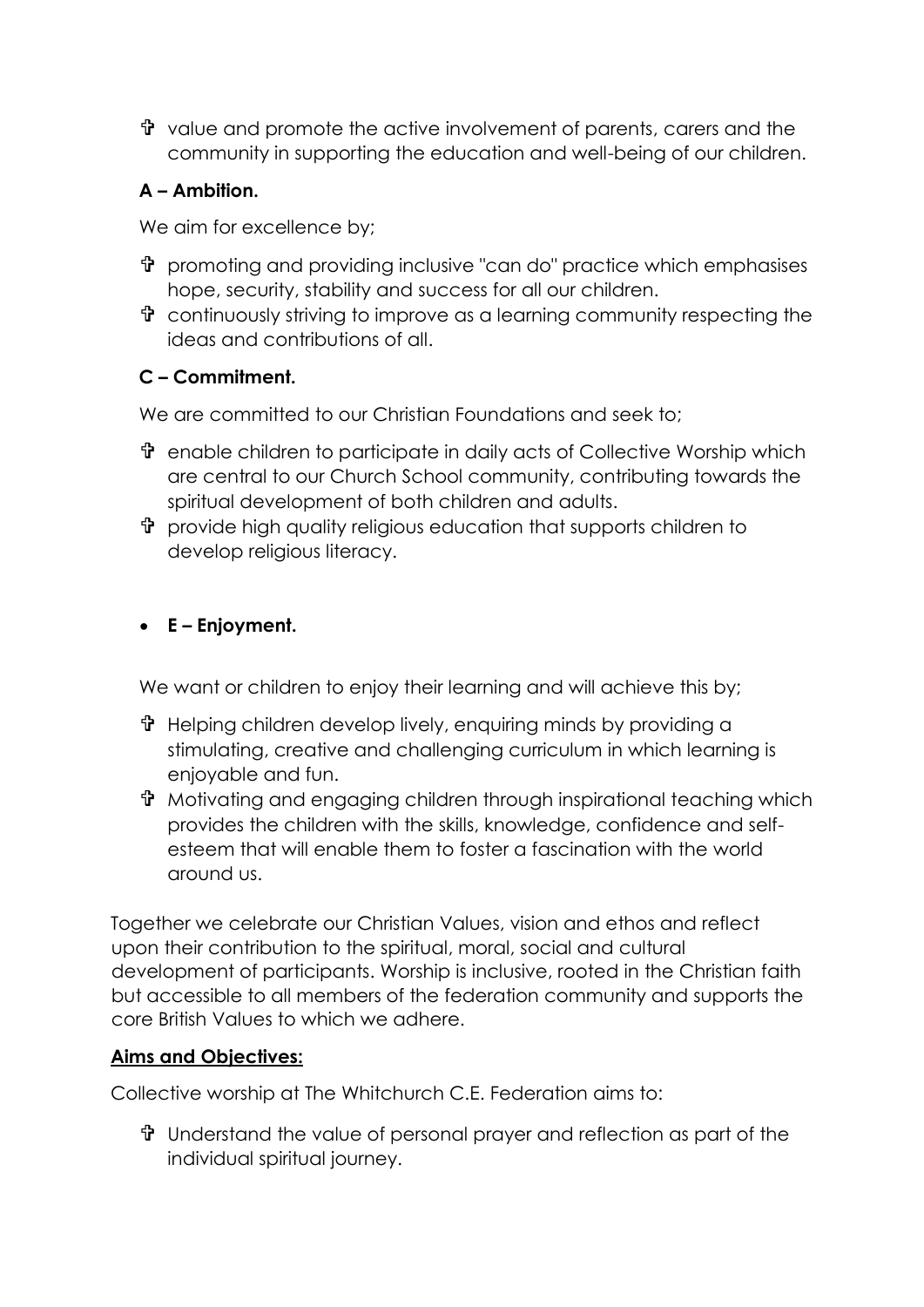- $\mathbf{\hat{r}}$  Choose themes that raise aspirations, inspire a high level of spiritual and moral reflection and challenge learners to take responsibility for their own conduct.
- Enable pupils to reflect on the experiences of Christian believers.
- $\mathbf{\hat{P}}$  Provide opportunities for pupils to reflect on their work, relationships and the schools key Christian values. The values are rooted in the Bible; many being drawn from the teaching of Jesus. They can therefore be described as Christian Values, though may also be seen as touching on what it means to be fully human and a British Citizen.
- Celebrate achievements of members of the federation. Each class will identify key Christian values the children have demonstrated throughout the week, which are shared in the Celebration worship and displayed on our Hands on our Heart display.

### **Management of Collective Worship:**

The Foundation Governors, in conjunction with the Local Governing Committee, Executive Principal, Heads of School, staff and federation community have responsibility to ensure that the daily act of collective worship is consistent with the principles and practices of the Church of England and the trust deeds of the academies.

The worship co-ordinators have responsibility for managing collective worship on a day to day basis, ensuring all legal requirements are complied with.

This involves the planning of a programme for collective worship that ensures continuity, variety and a clear focus on Christian beliefs, teaching and festivals and the way that these link with the values and life of the federation.

A range of members from the federation community, including church representatives, contribute to this planning.

The worship co-ordinators also have responsibility for auditing and keeping records of resources and ensuring they are accessible to pupils and staff as appropriate.

The Executive Principal, Heads of School and worship co-ordinators are aware of the requirements of the section 48 (statutory inspection of Anglican and Methodist Schools) inspections with regard to worship, and will ensure that the academies are striving to ensure that worship develops and aspires to best practice as articulated in the inspection criteria.

### **Right to Withdraw:**

At The Whitchurch CE Federation, we wish to be an inclusive community but recognise that parents have the legal right to withdraw their children from religious education or collective worship on the grounds of conscience,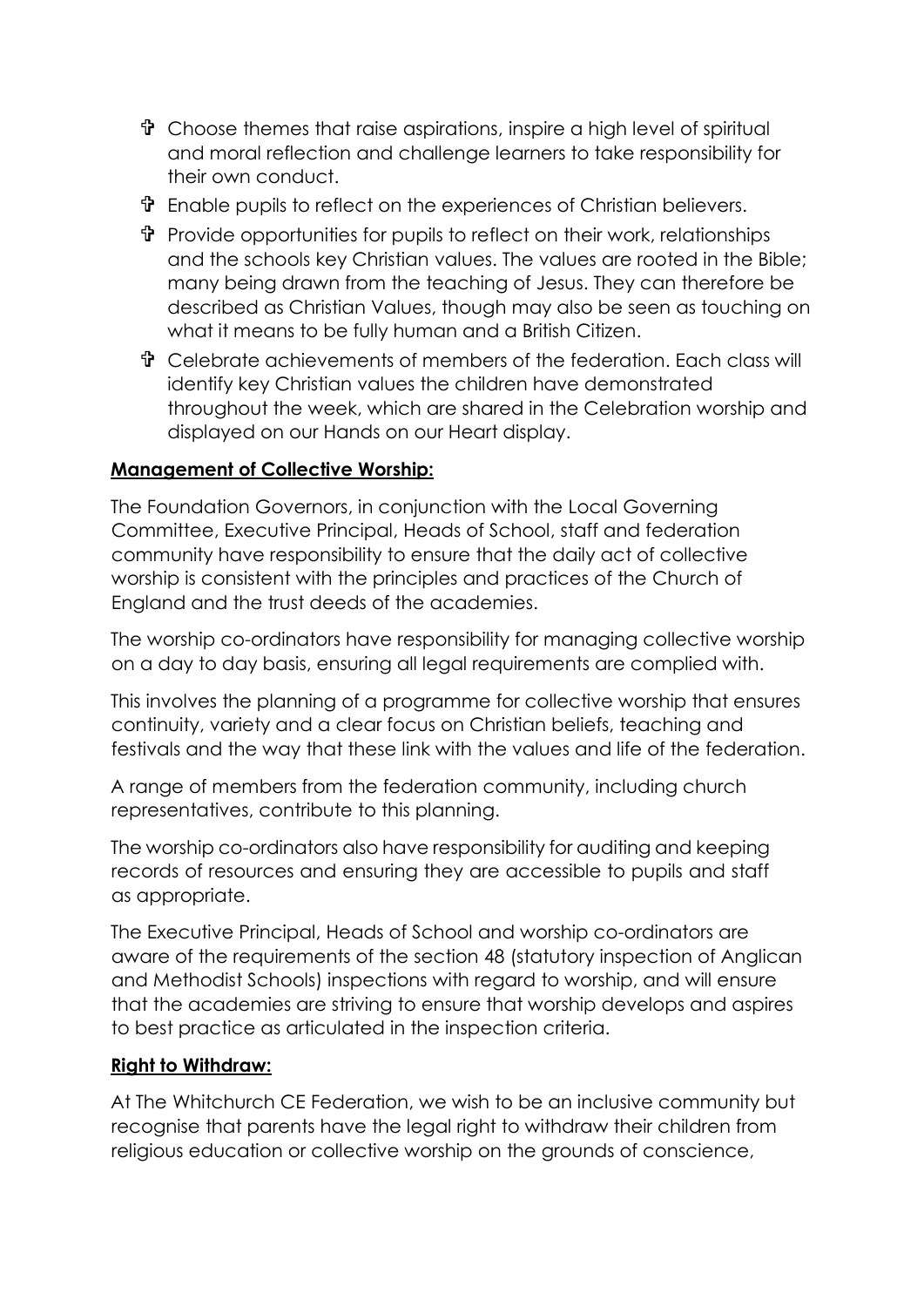without giving reason. Parents wishing to exercise this right are asked to write to the Head of School who will then invite the parents into school to discuss their concerns, clarify the nature of the RE and worship provided by the federation and set out the options open to parents as set out in education law. However, the right of withdrawal does not extend to other areas of the curriculum when, as may happen on occasion, spontaneous questions on religious matters are raised by pupils or there are issues related to religion that arise in other subjects.

### **Organisation, Style and Character:**

All children have the opportunity to participate in an act of worship on a daily basis. These take different forms;

- whole school worship led by staff and pupils
- Classroom based worship
- Whole school worship led by visitors, including from the local Church.

The following areas and practices are applied in whole academy and class based worship.

### **Worship Monitors:**

At the start of worship, the worship monitors select a Bible, candle and cross and place these on the worship table.

### **The format**

Each Collective Worship follows an agreed format, with Christian values as a key focus;

- **Welcome**
- **Learn**: Sharing a story Jesus told or a story from the Bible (or similar).
- **th Reflect:** this is an opportunity for stillness and quiet. This reflection time gives the children an opportunity to think about their learning and make a response internally.
- **Respond**: A candle is lit to signify reflection time. A short prayer is shared followed by our Blessing Prayer.

During Celebration Worship, we celebrate amongst other achievements, the values that have been most commonly demonstrated in class.

Music is played to create a suitable mood as children enter and leave Worship.

In addition, the academies worship in Church on the following occasions:

- Christmas / Easter
- Leaver's Service